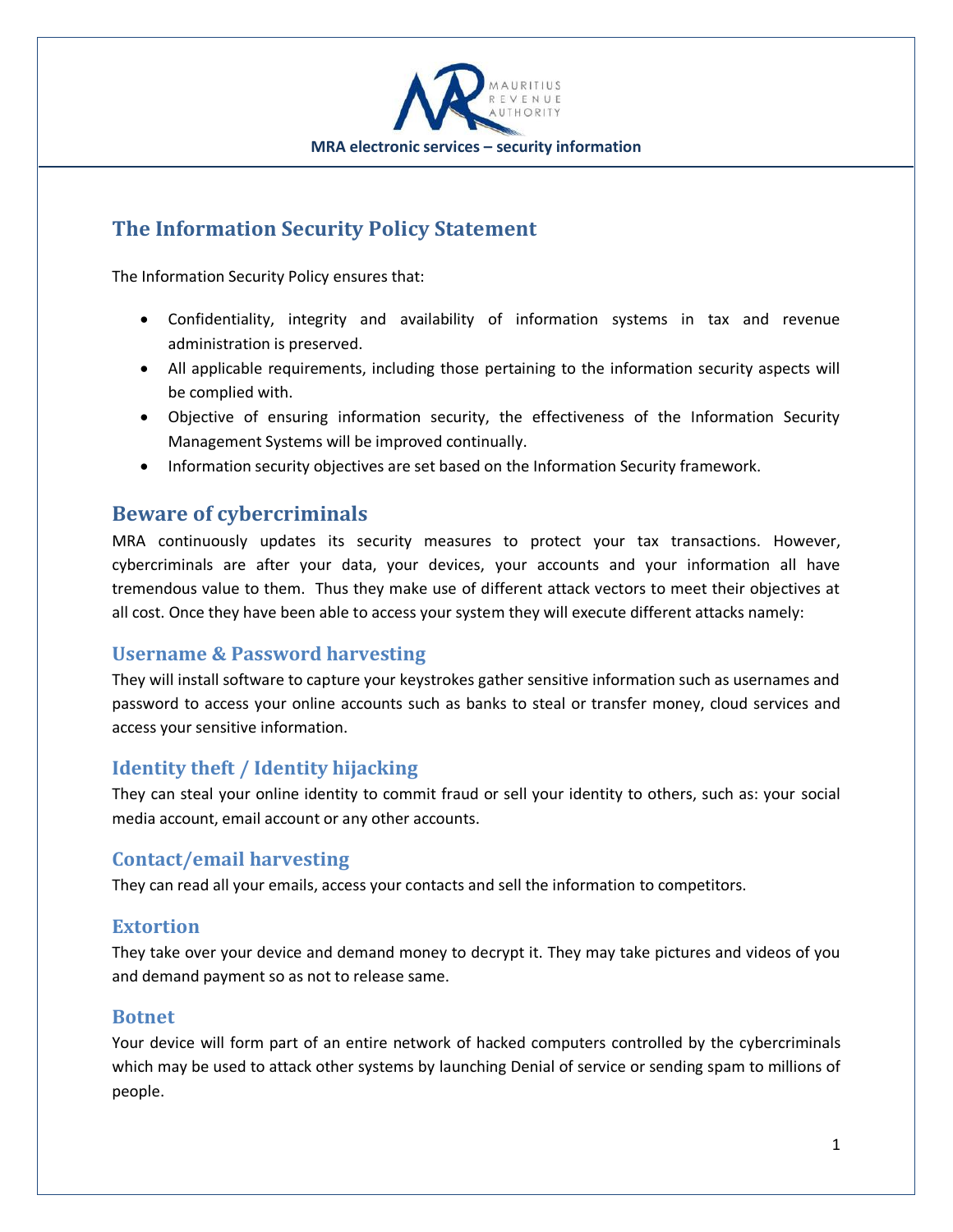

### **What can be done?**

Nevertheless, the attack surface can be reduced by taking the following measures:

- Ensure automatic update is enabled on your device and you install latest updates for the operating system and applications running on your device for legitimate sources.
- Install security software on your devices and ensure you continue to keep your security software updated and run regular checks to maintain security levels on your devices.
- Avoid using public wireless networks since if not secured properly you are vulnerable to someone using it to get to your information.
- Keep a backup of all your information in a secure location away from your computer.
- Limit sharing personal information on the internet and social sites.

# **Email attacks - Scams / Phishing / Spear phishing**

You can be a phishing target at work or at home.

Phishing is a psychological attack used by cyber criminals to trick people into giving information or taking an action.

Spear phishing is same as Phishing but targeting specific person.

MRA stakeholders are randomly emailed with false "spoofed" emails made to look as if these emails were sent from MRA, but are in fact fraudulent emails aimed at enticing unsuspecting taxpayers to part with personal information such as bank account details or install malware on their devices.

These emails contain links to false forms and fake websites made to look like the "real thing", but with the aim of fooling people into entering personal information such as bank account details which the criminals then extract and use fraudulently.

If you identify suspicious email coming from MRA report same to MRA via the Hotline.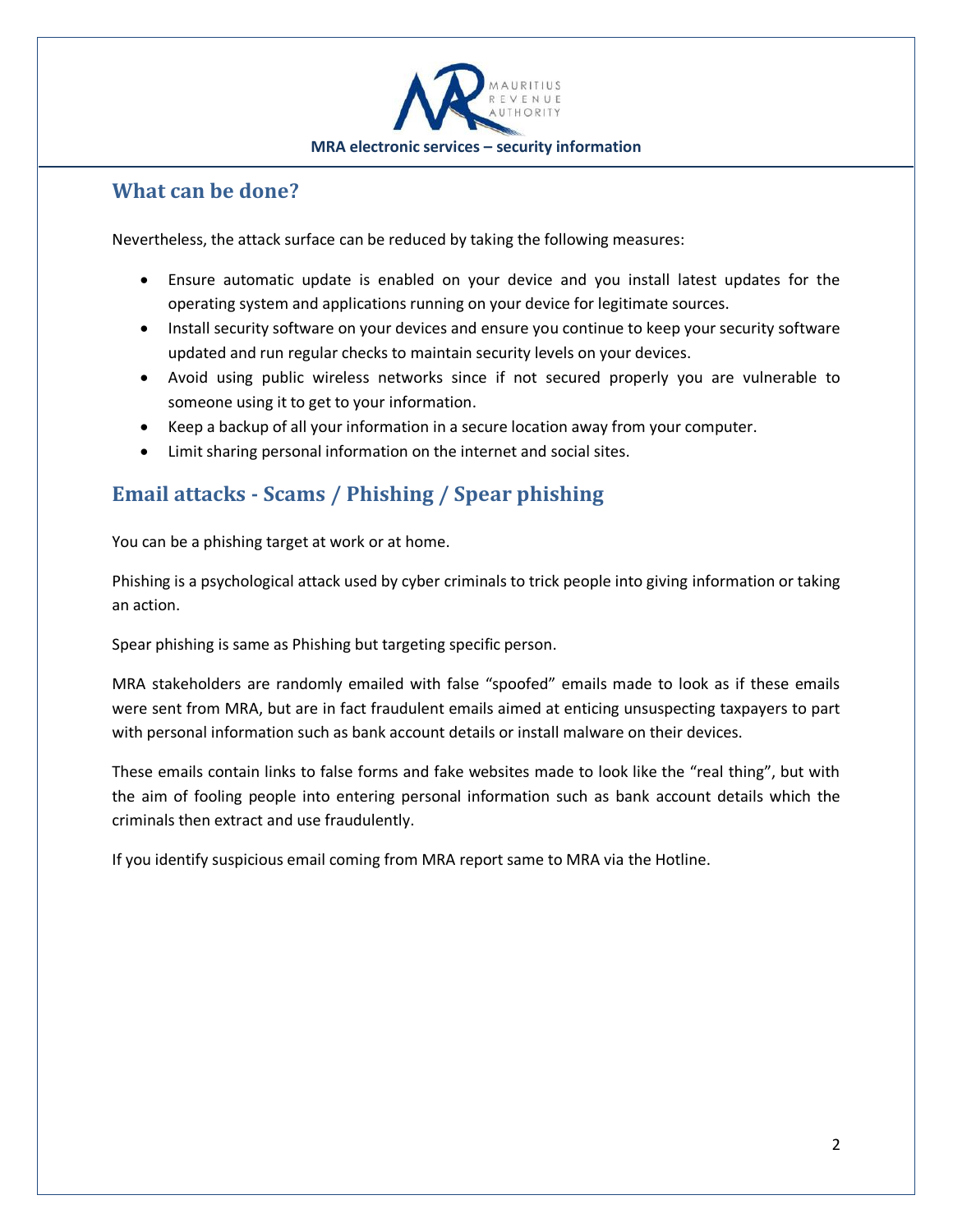

How to identify a suspicious email:

| TAX Payment 2017-2018 - Message (HTML)<br>$\bullet$ $\bullet$                                                                                                                                            |                       |                                          |                                                                 |                              |             |                                      |                             |      |  |  |  |  |
|----------------------------------------------------------------------------------------------------------------------------------------------------------------------------------------------------------|-----------------------|------------------------------------------|-----------------------------------------------------------------|------------------------------|-------------|--------------------------------------|-----------------------------|------|--|--|--|--|
| File<br>Message                                                                                                                                                                                          |                       |                                          |                                                                 |                              |             |                                      |                             |      |  |  |  |  |
| lgnore                                                                                                                                                                                                   |                       | Meeting                                  | $A^2$ Move to: ?<br>To Manager                                  | $\overline{\mathbf v}$       | Rules *     | Mark Unread<br>$H$ Categorize $\sim$ | <b> 名 Find</b><br>Related * |      |  |  |  |  |
| Junk - Delete                                                                                                                                                                                            | Reply<br>Reply<br>All | Forward <b>B</b> <sub>More</sub> $\cdot$ | Team E-mail                                                     | $\frac{1}{\sqrt{2}}$<br>Move | ी Actions - | ₹ Follow Up ▼                        | Translate<br>Relect *       | Zoom |  |  |  |  |
| Delete                                                                                                                                                                                                   | Respond               |                                          | Quick Steps                                                     | Б.                           | Move        | Б.<br>Tags                           | Editina                     | Zoom |  |  |  |  |
| From: MRA Office [mailto:MRA@gmail.com] A<br>Sent: 13 November 2017 09:21<br>To: Taxpayers_Mu<br>Subject: TAX Payment 2017-2018                                                                          |                       |                                          |                                                                 |                              |             |                                      |                             |      |  |  |  |  |
| Message   1AX Payment 2017-2018.docx (1 MB)   B                                                                                                                                                          |                       |                                          |                                                                 |                              |             |                                      |                             |      |  |  |  |  |
| Dear Sir/Madam, C                                                                                                                                                                                        |                       |                                          |                                                                 |                              |             |                                      |                             |      |  |  |  |  |
| E<br>We noticed you not paid your TAX for 2017-2018. D<br>You have 24 hours to complete same and payment should be effected via Internet Banking else a 10% penalty will be applicable per days delayed. |                       |                                          |                                                                 |                              |             |                                      |                             |      |  |  |  |  |
| For your convenience you can use the link MRA Eservices                                                                                                                                                  |                       |                                          |                                                                 |                              |             |                                      |                             |      |  |  |  |  |
| Regards,<br><b>MRA</b> Team                                                                                                                                                                              |                       |                                          | https://eservices.mu/exploit.php<br><b>Click to follow link</b> |                              | F           |                                      |                             |      |  |  |  |  |

- A. Check the email addresses properly. If the email appears to come from MRA, but the 'FROM' address is someone's personal account such as @gmail.com or @hotmail.com, etc., this is most likely to be email spoofing. Also check the "TO" and "CC" fields to verify if the email was sent to people you do not know or do not work with. In such situation, do not reply, flag it as spam and contact MRA to report the issue.
- B. Be apprehensive of attachments and their contents only open those you are expecting.
- C. Be suspicious of email addressed to the general "Dear Customer or Dear Sir/Madam". Ask yourself if you are expecting an email from MRA?
- D. Be suspicious of any grammatical or spelling mistakes.
- E. Be wary of any email requiring "immediate action" or creating a sense of urgency.
- F. Be careful with links only click on those you are expecting. Also, hover your mouse over to confirm the true destination of the link.

## **What to do if you receive suspicious communications from MRA**

- **1. Suspicious email claim to be from MRA**
- Do not reply
- Do not open attachments as they may compromise your device
- Hover on the link check the destination before clicking
- Forward the mail to CERT-MU and advise MRA.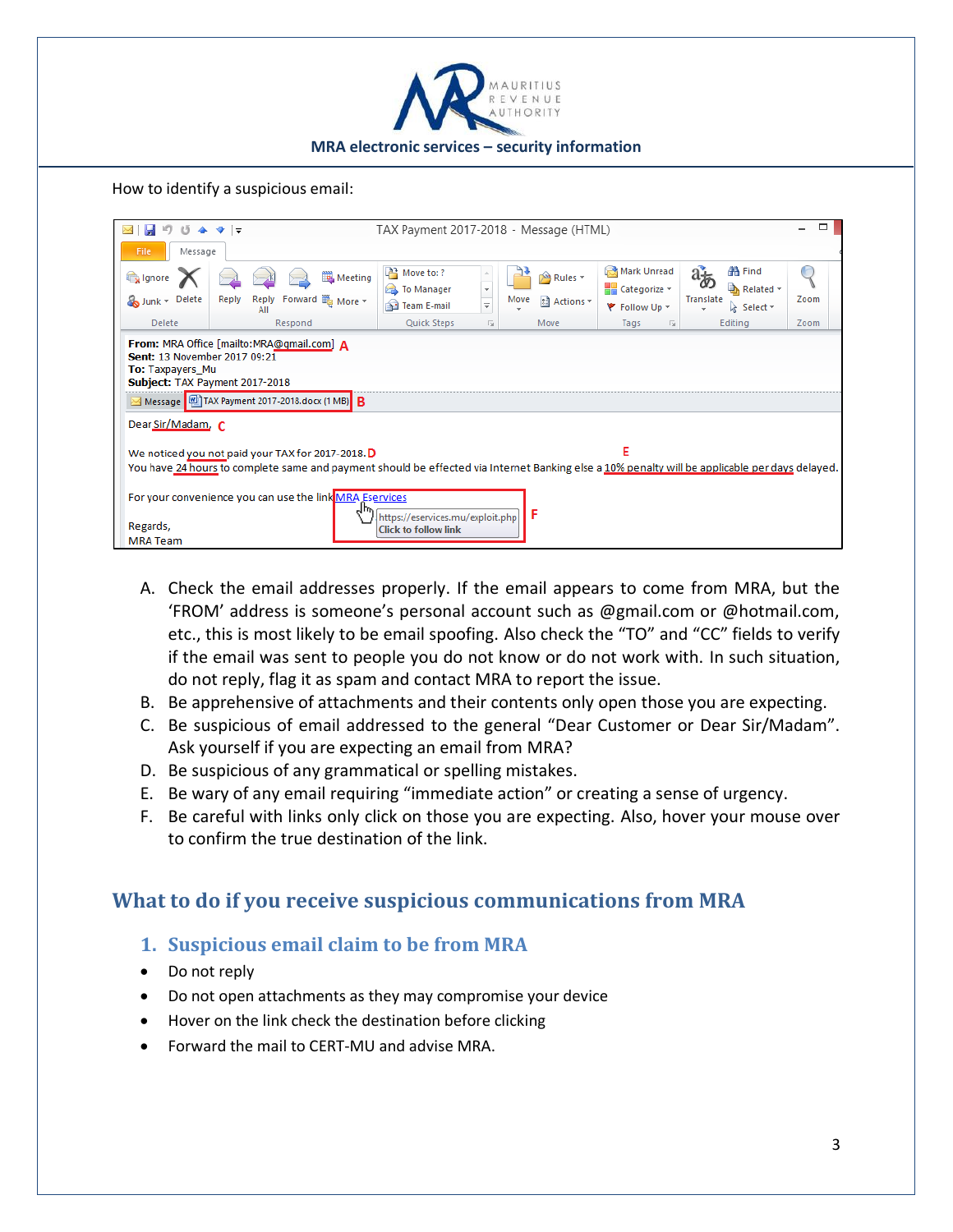

#### **2. Phone call, someone claiming to be from MRA**

- MRA call will come from +230 207 6000 other numbers are likely to be suspicious
- Note the Caller name, phone number and other identifying details
- Do not disclose sensitive information like passwords, bank details, etc… over the phone
- Call MRA and confirm if the Caller was an employee of MRA.

#### **3. Letters or Fax claiming to be from MRA**

- Check MRA website to see if there is any related information regarding the letter / Fax.
- If you cannot find such information call MRA to confirm if the letter / fax are legitimate.

## **Protect against identity theft and identity fraud**

- 1. MRA will never request your banking details in any communication that you receive via post, email, or SMS. However, for the purpose of telephonic engagement and authentication purposes, MRA will verify your personal details. More importantly, MRA will not send you any hyperlinks to third party websites - even those of banks.
- 2. While accessing MRA Electronic services ensure it is a secure website; same can be identified as per below:
	- Ensure the link is http**s.** S is secure.
	- Verify the certificate ensure it is valid. If it is green it is fine else report the issue to MRA.

| PINRATHUMMANA V<br><b>A</b> Secure https:/<br>services9.mra.mu/taxportal/taxpayerlogin.isp                                                                                                                      |                                                                                                                                                                                                                                                                                                                                                                                                     | $\Box$ |  |
|-----------------------------------------------------------------------------------------------------------------------------------------------------------------------------------------------------------------|-----------------------------------------------------------------------------------------------------------------------------------------------------------------------------------------------------------------------------------------------------------------------------------------------------------------------------------------------------------------------------------------------------|--------|--|
| <b>Taxpayer Portal</b>                                                                                                                                                                                          |                                                                                                                                                                                                                                                                                                                                                                                                     |        |  |
| Contacts<br>Filing<br>Account sign in<br>User ID:<br><b>TAXPAYER</b>                                                                                                                                            | <b>A</b> Trouble Logging In?<br>· User ID for taxpayer is Tax Account Number (TAN).<br>· Passwords are case sensitive.<br>· Field marked with * are mandatory.                                                                                                                                                                                                                                      |        |  |
| A Colombia on WAS A Automobile<br>Password:"<br>Click here to read the disclaimer.<br>Please tick to confirm if you have read the disclaimer and accepted the terms and conditions.<br>Forgot Password<br>Login | <b>Instructions</b><br>. In case you have forgotten your password, please enter your User<br>ID and then click on Forgot Password.<br>- To change your password, log in using your TAN and Password and<br>go to menu Taxpayer Profile and choose menu Change<br>Password.<br>. To retry payment via Credit Card or Mobile phones, log in using<br>your TAN and Password and go to menu e-Payments. |        |  |
| To retrieve your User ID (TAN) using your National Identity Card Number, click<br>here.                                                                                                                         | . When using password your income tax form will be pre-filled with<br>your information actually available at the MRA.<br>. The taxpayer has the right and duty to add, modify or delete any or<br>all floures.                                                                                                                                                                                      |        |  |

- 3. Never share your user ID, password with anyone.
- 4. Protect your tax documents and other financial documents are kept in a secure place.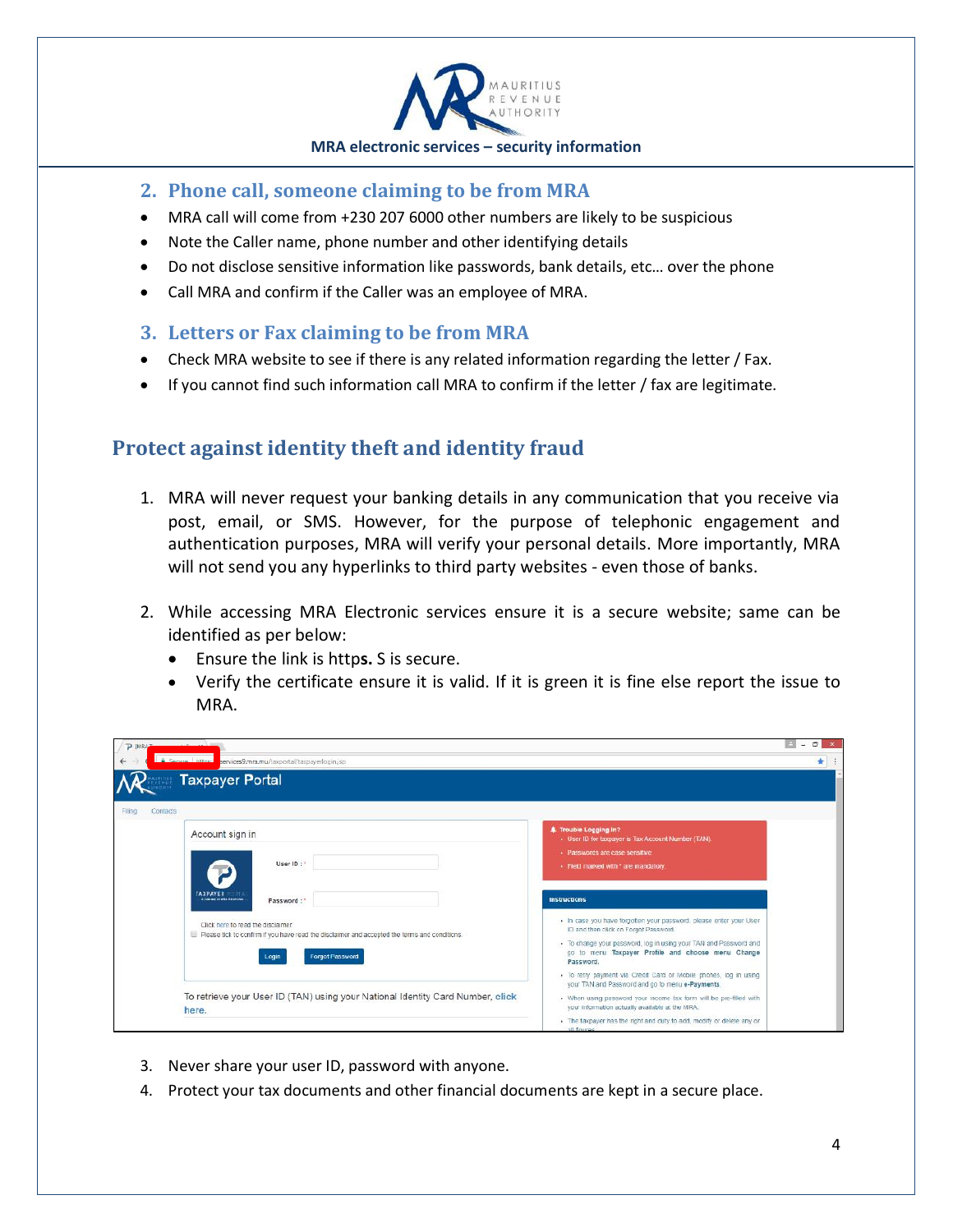

- 5. Do not Access MRA Eservices from emails access same from MRA website:<http://www.mra.mu/>
- 6. Make use of Cross-cut shredder, pulping or burning to destroy sensitive documents.
- 7. Tighten up on your social networking security settings. Criminals can use this information to impersonate you.

#### **Password management**

Username and passwords are allocated to taxpayers to have controlled access to MRA Eservices and ought to be used under strict and controlled conditions. The password management best practices are:

- **All username and password allocated to taxpayers should be kept confidential**. Passwords should not be revealed to anyone, including stakeholders.
- Avoid creating passwords based on guessable information such as birth dates, phone numbers, family names and pet names.
- Memorise your passwords and do not write them down or store them anywhere.
- Avoid common letter or number patterns in your passwords such as '123' or 'abc'.
- Do not allow browsers to save your passwords.
- All taxpayers should abide to the security information published on the MRA website in order to preserve the integrity and confidentiality of MRA Eservices.

Non-conformance to the above security measures represents a breach to the **Computer Misuse and** 

**Cybercrime Act 2003** as per **Section 8. Unauthorised disclosure of password**.

If you suspect that your password has been used by someone else, change it and notify MRA immediately.

## **Social Engineering**

Be aware of what you share on social media. You should limit the amount and type of identity information you post on social networking sites as information can easily be shared, even outside of your network. Adjust your privacy settings to control the amount and type of information you want to share to ensure your profile is only accessible to those you trust. Be aware of whom you are interacting with online and only share information with people you know and trust. Hackers can access and obtain your personal information (Full name, date of birth, address, TAX Account Number, bank account details, license details, passport details etc.), and can use these to attempt to commit fraudulent activity, so be vigilant in the protection of your personal information.